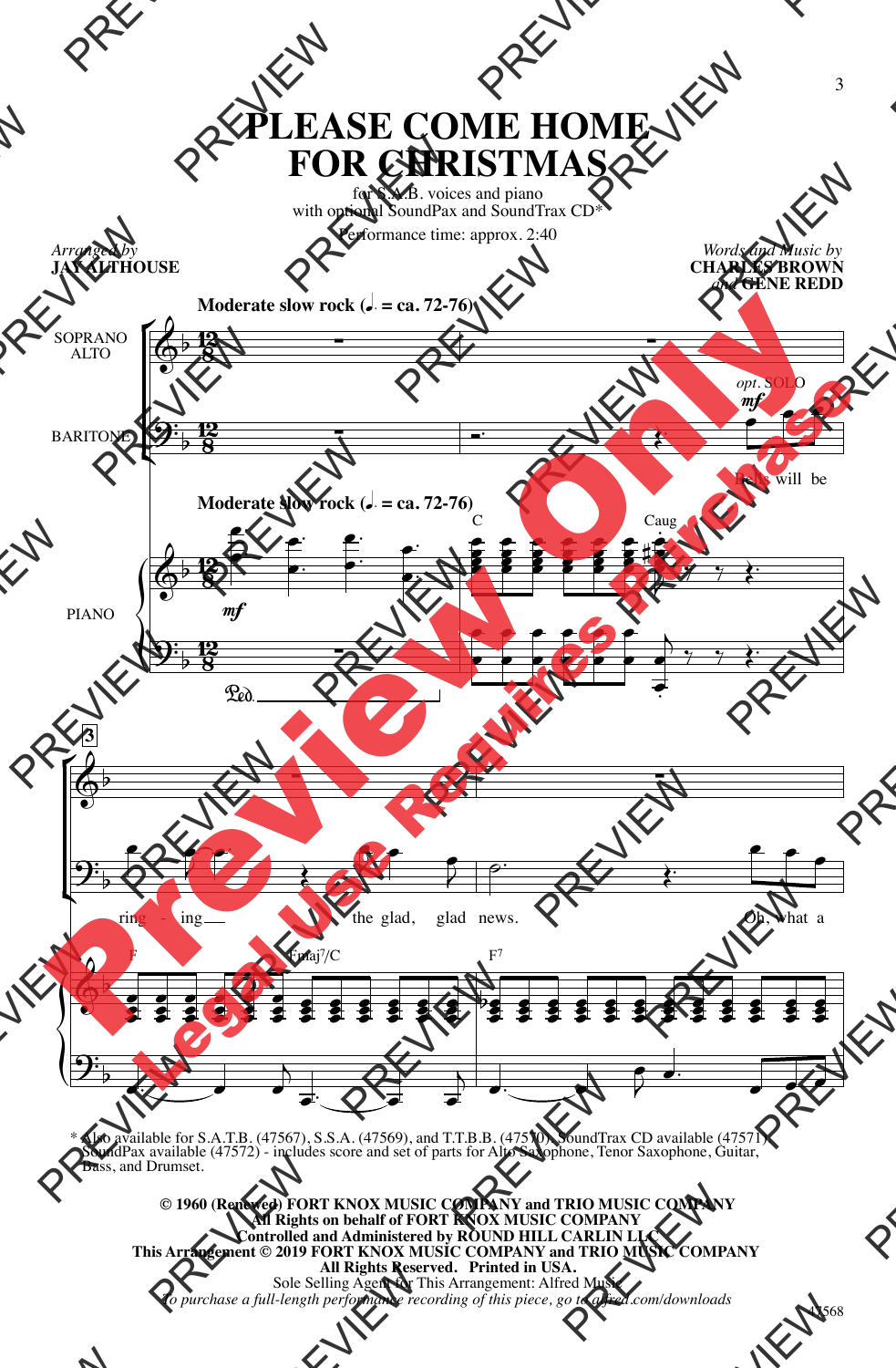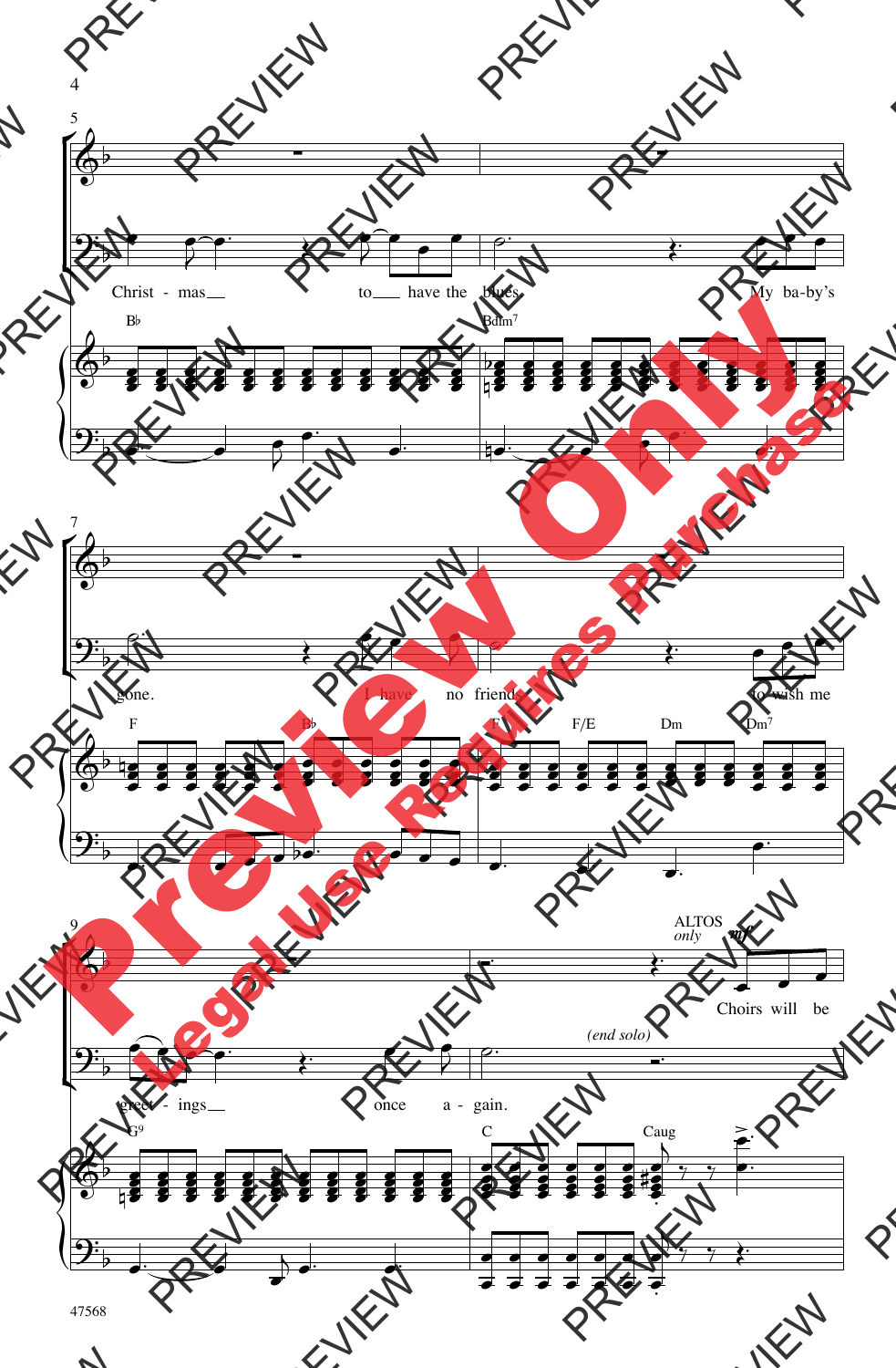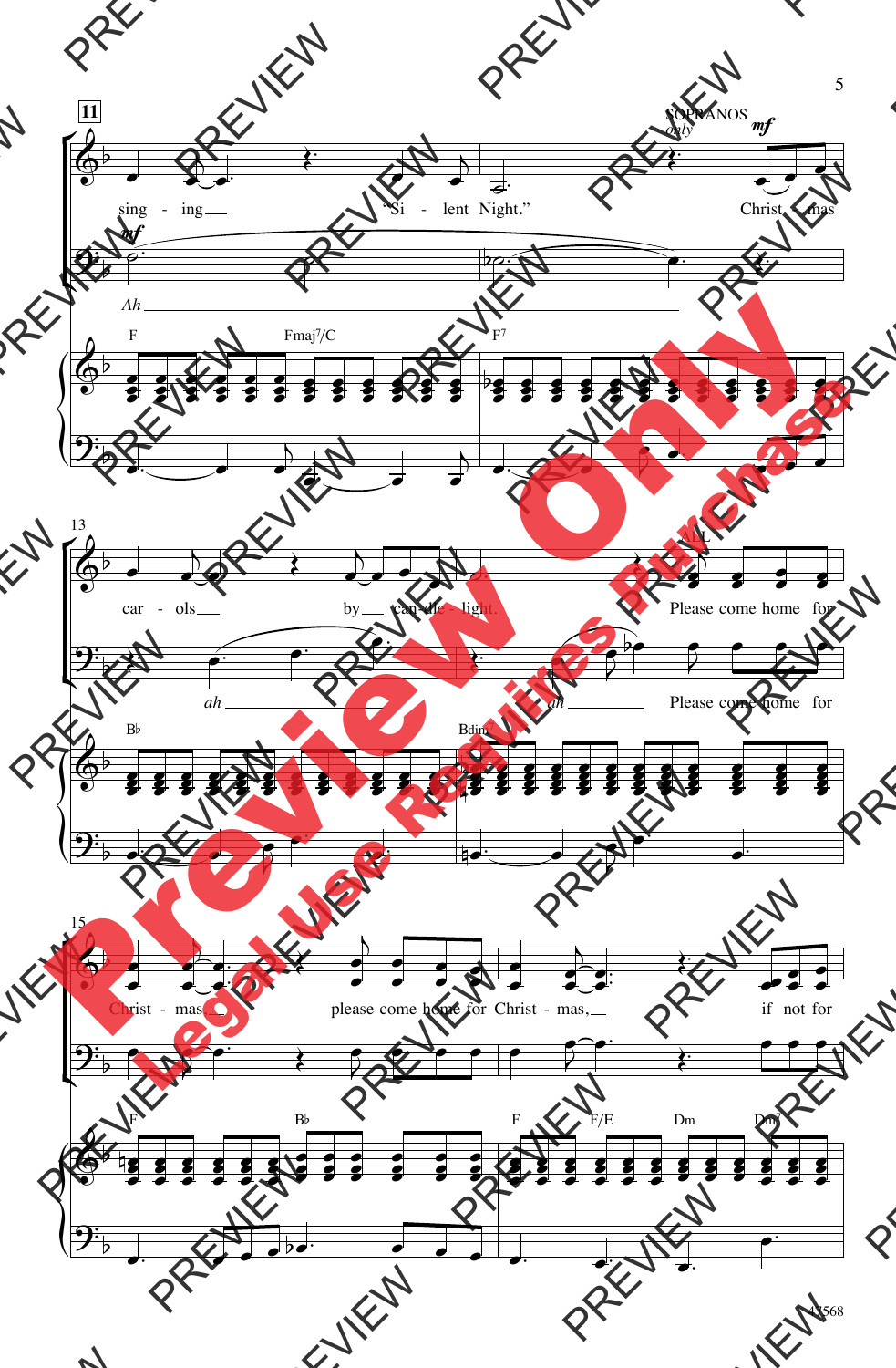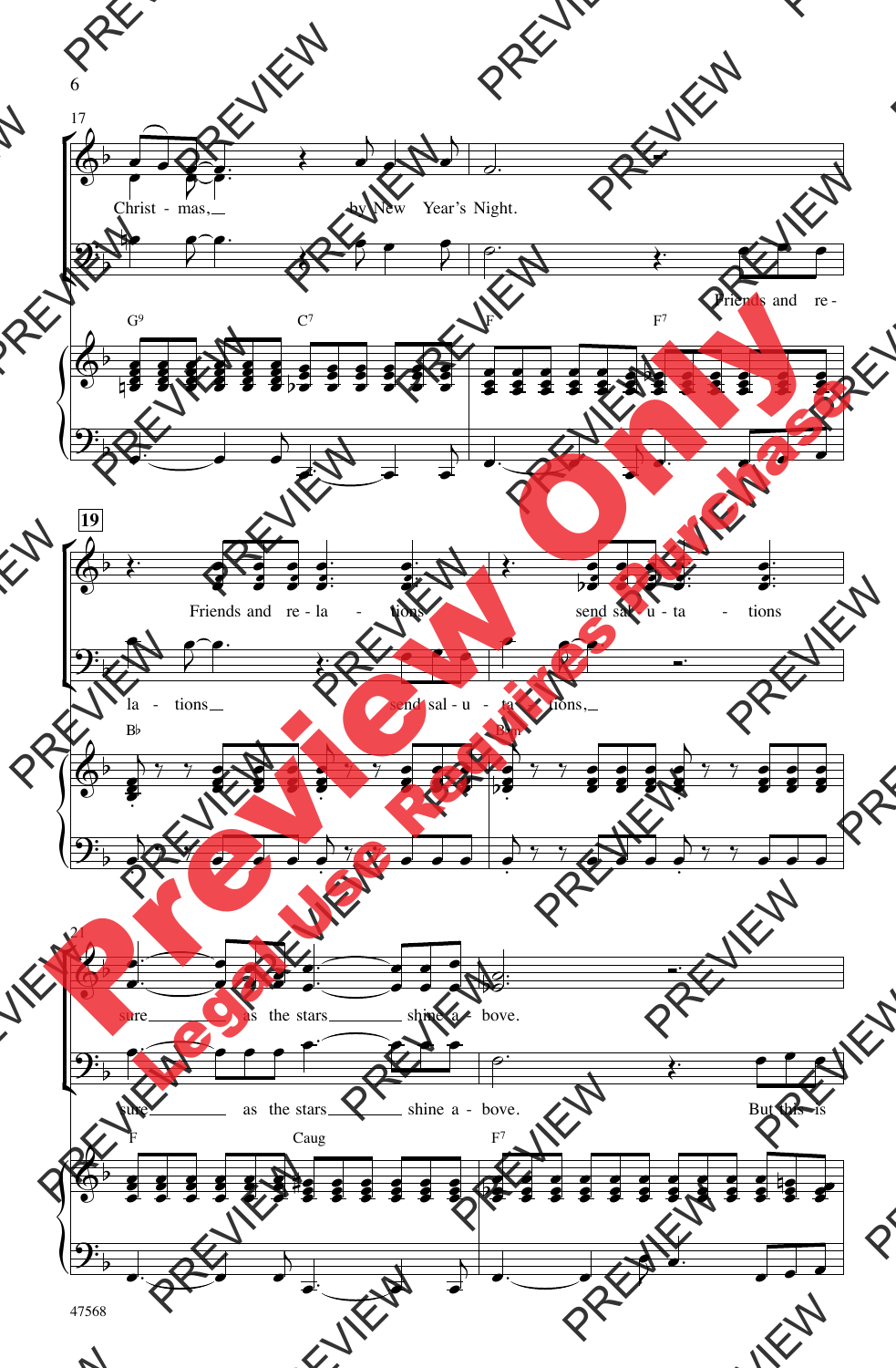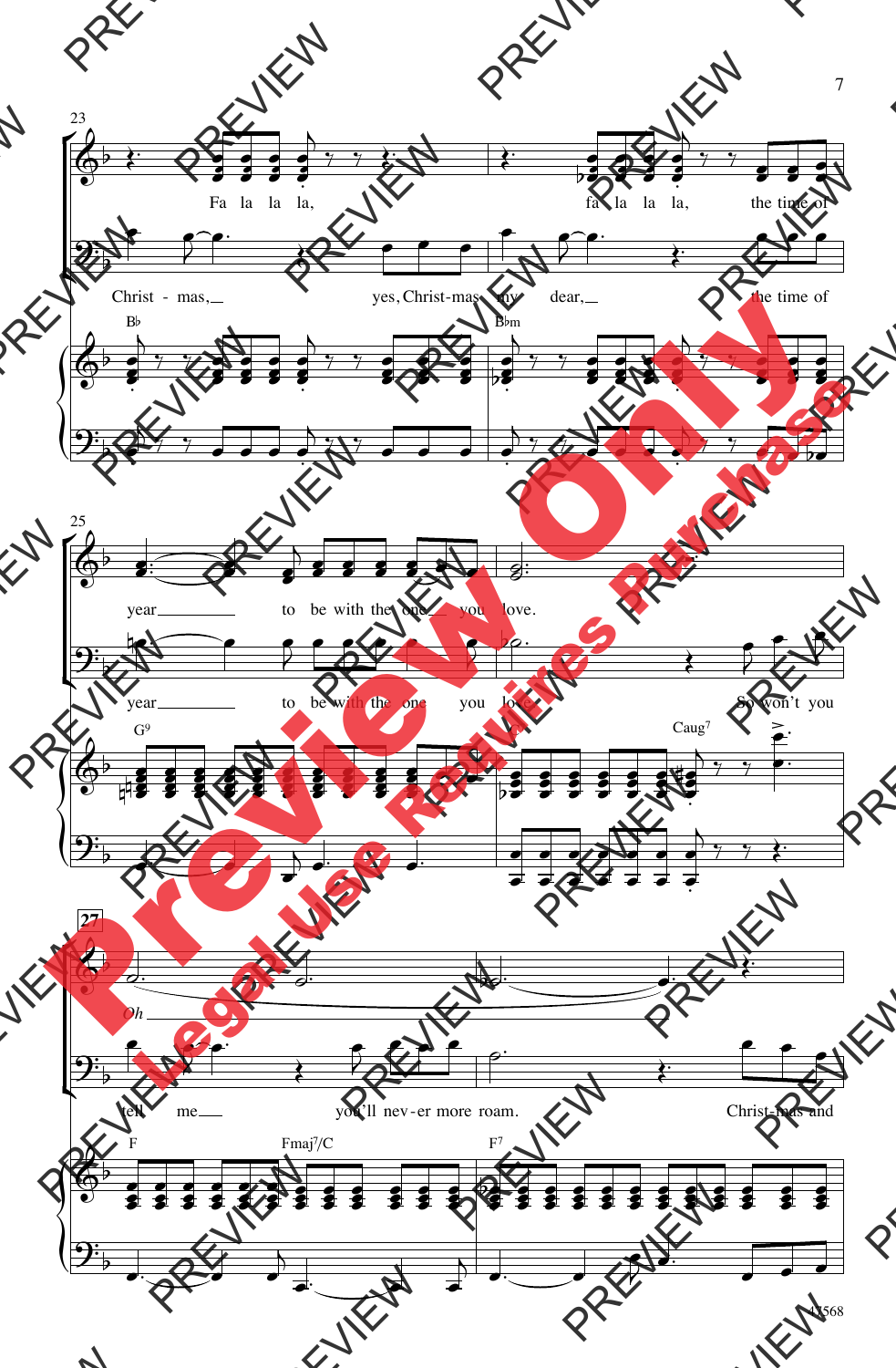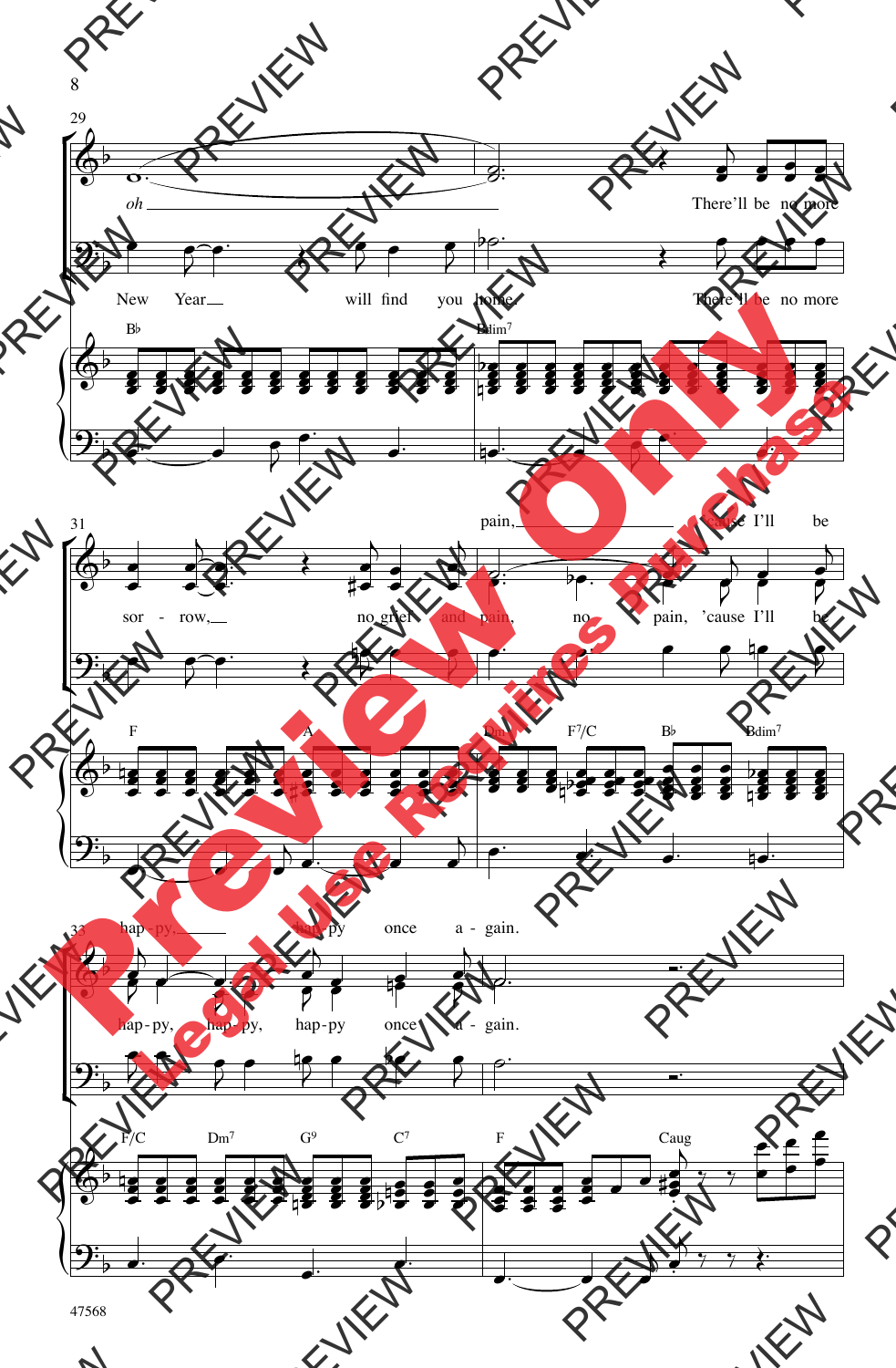

47568